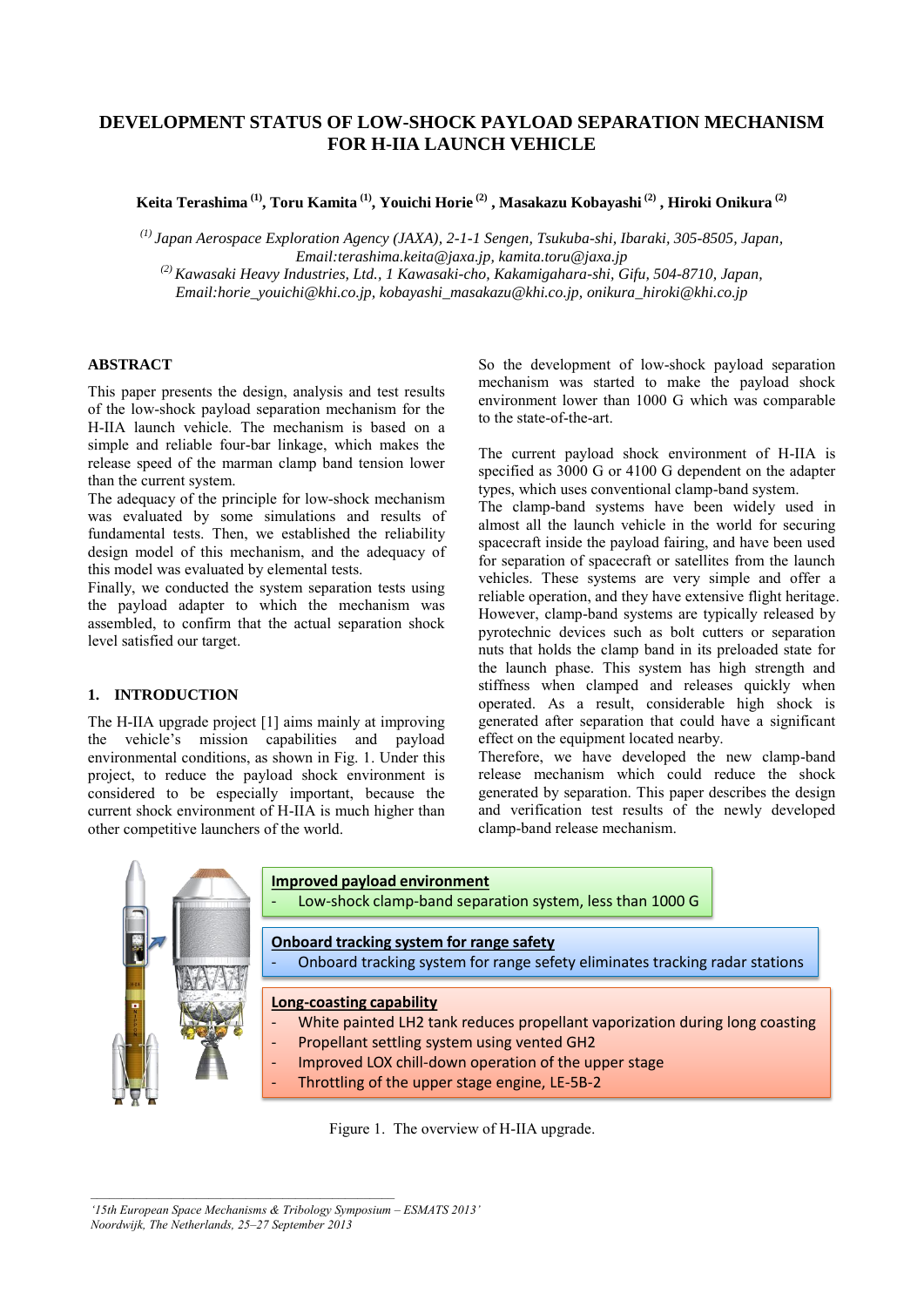## **2. BASIC PRINCIPLE**

The clamp band has a circumferential length shorter than that of the interface ring of spacecraft and the launch vehicle adapter, therefore the clamp band can only be installed in tension loading. Usually a release mechanism containing pyrotechnic devices such as bolt cutter is used to release this tension of the band.

Generally, it is said that the largest source of separation shock is the rapid release of stored strain energy. The preloaded tension of the band results in strain energy stored in the sections of the structure in the load path. And bolt cutters or separation nuts release this strain energy in a very short time, typically less than 0.1 milliseconds. This rapid release of strain energy leads to significant high shock level.

Therefore, our basic principle for shock reduction is to reduce the speed of release of the band tension, to make the release of strain energy of the structure much slower. In order to decide the target time of tension release, we conducted simple simulations to confirm the relationship between the tension release time and the shock level generated. We assumed three types of tension release curve; sudden release, cosine curve release, and linear release, as shown in Fig. 2. The release time, described as  $\varepsilon$  in Fig. 2, was changed from 0.25 milliseconds to 5 milliseconds, and we simulated the shock levels generated by the release of the tension. The result is shown in Fig. 3. From this result, we could find out that the linear release model was the most effective for shock reduction but the cosine curve release model was also effective compared with the sudden release model. And, in both cosine curve model and linear models, the shock level was to be reduced under 1000 G when the tension release time was longer than 2 milliseconds.

From this simulation result, we decided the target time of the tension release as more than 2 milliseconds. And the tension release model could be acceptable either of cosine curve or linear model.



Figure 2. Three types of tension release model.



#### **3. DESIGN DESCRIPTION**

Aiming for this design target, we designed the new release mechanism of the clamp band system. The overview of the payload adapter with new release mechanism is shown in Fig. 4. One release mechanism is applied to the clamp band system, and opposite side of the band is jointed by only bolt and nut for tension loading.



Figure 4. The overview of a payload adapter.

The release mechanism is based on simple four-bar linkage mechanism which consists of "Lever", "Support", "Link", and "Base". The schematic model of this mechanism as a four-bar linkage is shown in Fig. 5. The "Base" is the frame of the linkage which is fixed to the adapter structure. The input force is applied at the "Support" by the tension of the clamp band through the bolt, so the "Support" is the driver of the linkage. The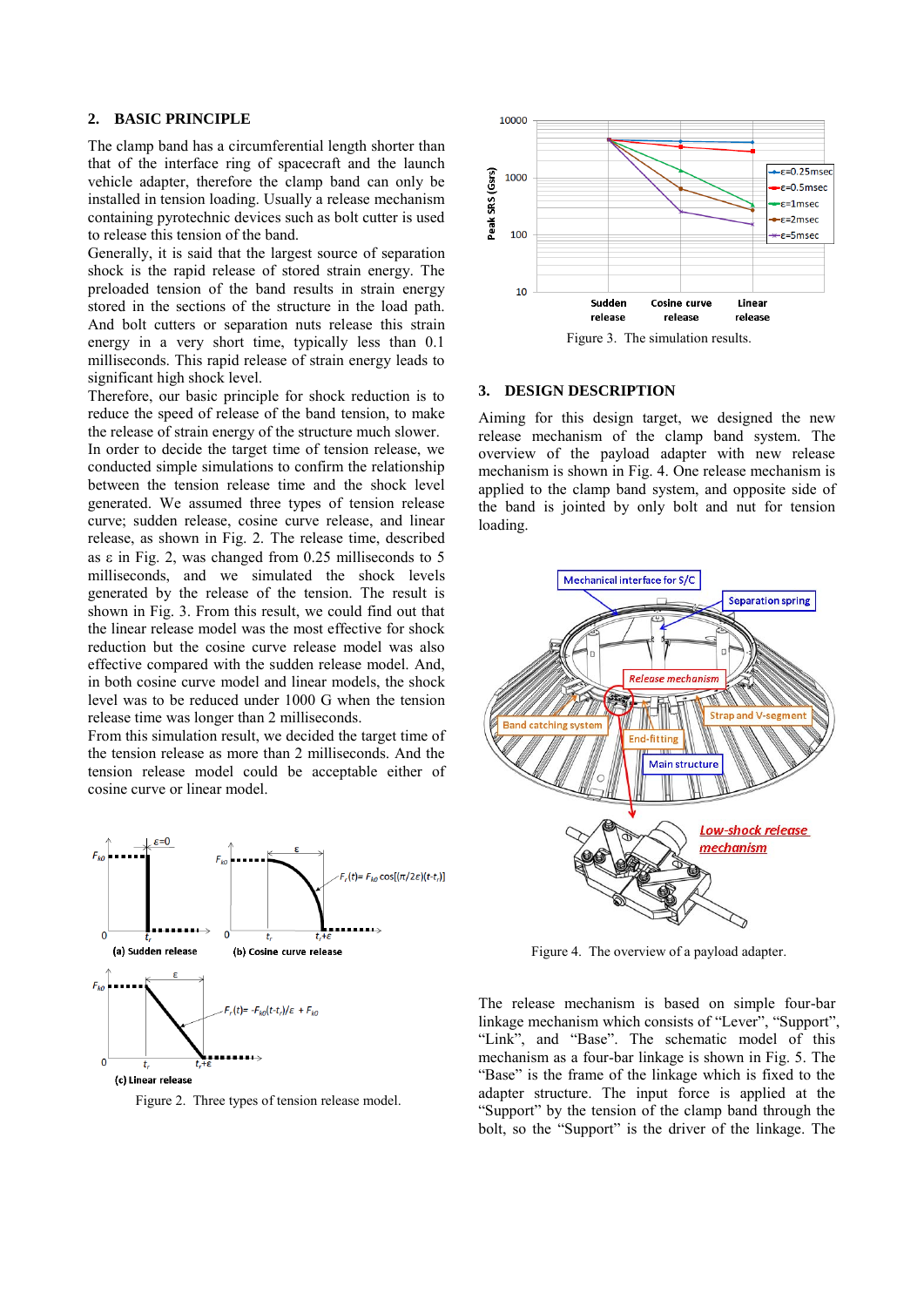"Link" has the roll of the connecting rod of the linkage, and the "Lever" is the follower of the linkage to output the release force of the clamp band system.



Figure 5. Schematic model as four-bar linkage.

Before the release, the tension of the clamp band is strictly kept by "Support" and "Base" by grasping the bolt head with washer. The motion of the linkage is restricted by release rod and actuation device, as shown in Fig. 6.

For the actuation device of this mechanism, we adopted the SSD 9100 supplied by NEA Electronics Inc., which is the flight-proven, highly reliable non-explosive actuation device.

Then, once this actuation device unlocks the release rod, the linkage mechanism is actuated by the tension of the band. The "Lever" is released from the restriction of the release rod to allow the linkage mechanism to move, then "Support" goes upward, and release the bolt head, as shown in Fig. 7.

Finally the bolt can get out of the mechanism and the tension of the band is released.

Based on this concept, we designed the size and shapes of each component of the mechanism.

Simply, the larger and heavier each component is, the slower the motion of the linkage becomes. However, large and heavy mechanism is not suitable for the application to the payload adapter. So we conducted some mechanism analysis to decide the dimensions of each component, and finally decided them as to satisfy the requirement of the band tension release time of more than 2 milliseconds.

To verify that the design of the mechanism satisfied the requirement, we measured the band tension release behaviour by the load cell installed to the bolt in the actual test. The result is shown in Fig. 8.

The actual tension release time was about 3 milliseconds in nearly cosine curve, so the design of the release mechanism was confirmed to satisfy the primary design requirement.





Figure 7. After the release.



Figure 8. Band tension behaviour of release.

### **4. RELIABILITY MODEL**

The primary requirement for the release mechanism is the reliability of actuation. In this development, not only the shock reduction but also keeping the reliability as high as the current system is so much important.

In this point of view, we had to establish the reliability model for this new release mechanism to assure that the reliability is higher than the current system.

Naturally, this release mechanism is in very simple and reliable design because the motion of the four-bar linkage is physically predictable. The force required to drive this mechanism is designed to much lower than the tension applied within usual marman clamp band systems. We set the reliability model by the relationship between the band tension during flight and the force required to actuate the mechanism, and design requirement is decided to have more than three times margin within the relation of them, as shown in Fig. 9.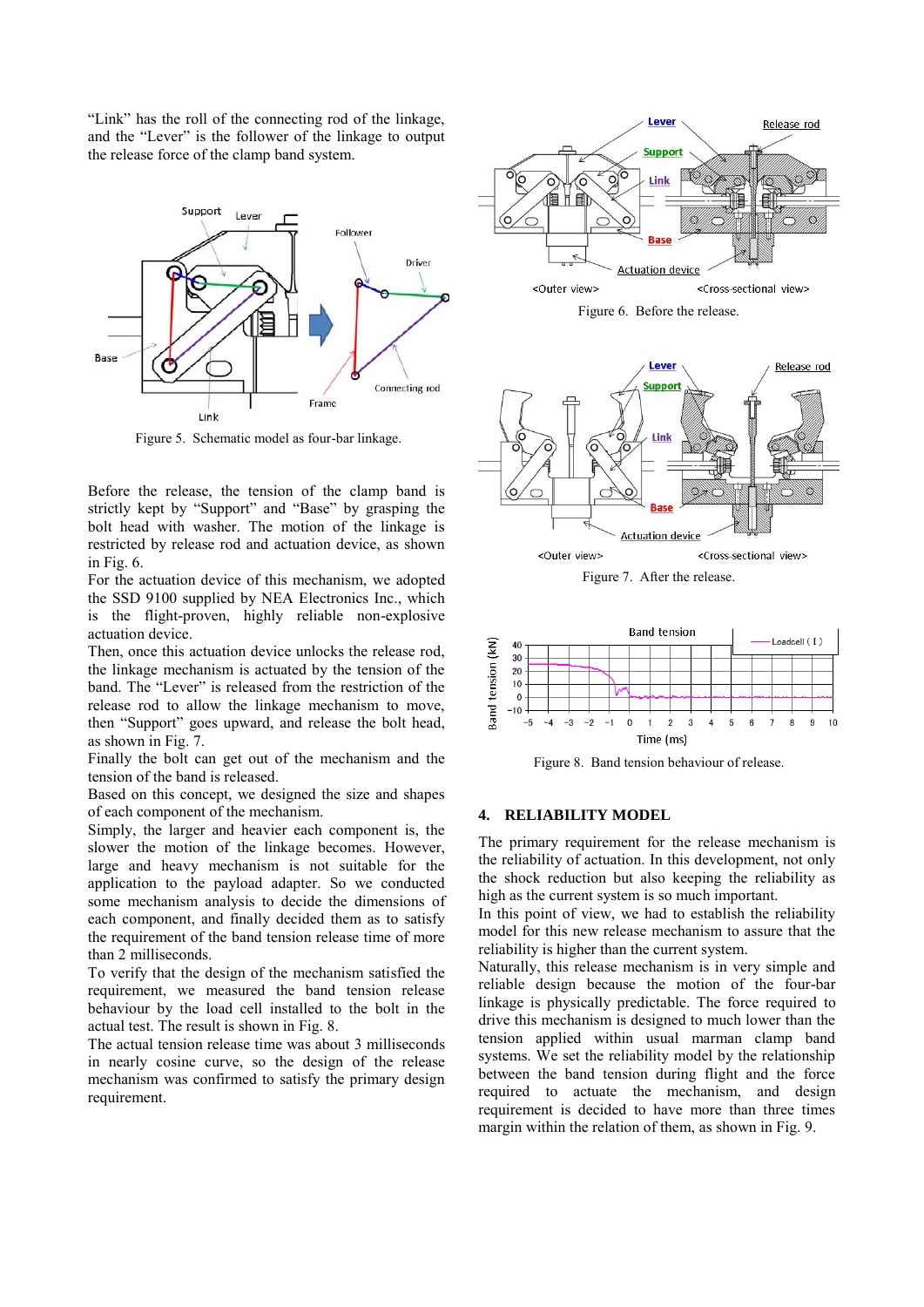Throughout the development tests of this mechanism, the distribution of the force required to actuate the mechanism was measured under various test conditions including;

- the effect of manufacturing tolerance
- the effect of the variation of friction characteristics of components
- the effect of operational environment
- the effect of loading conditions

The design and manufacturing parameters sensitive for the actuation force were selected exhaustively by means of FTA and FMEA, and the sensitivity of each parameter was examined by a number of elemental tests.

Finally we could define the distribution model of the force required to actuate the mechanism, based on more than 700 test data.

On the other hand, the band tension during flight is considered with the effect of thermal and mechanical environment, aging effect, and tolerance of tension loading. The quantitative effect of each parameter was verified in the past test results individually.

Throughout these activities, we confirmed the reliability of actuation of the mechanism is equivalent to the current bolt cutter system.

Add to that, the mechanism has redundant two linkages. Actuation of either one of them allows the clamp band to get released.

This reliability design has been verified through over 100 separation tests covering all the expected operational conditions, with no failure of actuation up to now.

# **5. TEST RESULTS**

Finally the new release mechanism was assembled to the payload adapter of H-IIA and verified that all the required properties were achieved.



Figure 9. The reliability model of the mechanism.

The actual actuation sequence was evaluated through the separation tests by band tension data like Fig. 8 and observation of high-speed video system. The example of the actual sequence of the motion is shown in Fig. 10. We could verify that the mechanism was actuated properly as expected by design analysis.

Throughout a number of separation tests under various conditions, the shock level generated by separation is confirmed under 1000 G. One of the typical shock data on the upper limit of the tension of the band is shown in Fig. 11. In this SRS result, there are no apparent knee point around 1000 Hz, which is the peak frequency in the current bolt cutter system. So we could confirm that the reduction of tension release speed was highly effective for reducing the shock level.

As for the qualification test of this system, we have conducted the full verification for the design requirement.



Figure 10. The actuation sequence observed by high-speed video system.